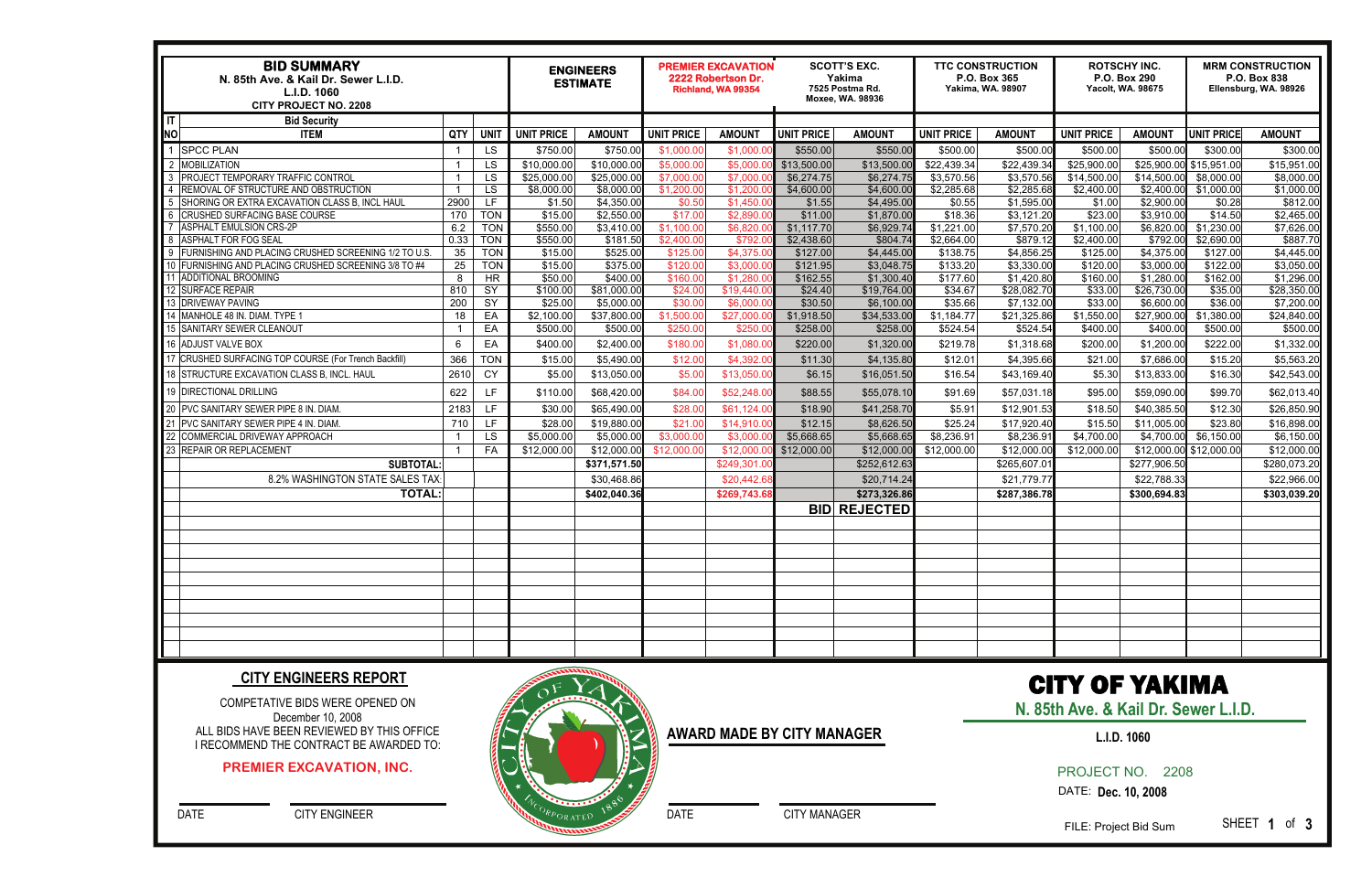|             | <b>BID SUMMARY</b><br>N. 85th Ave. & Kail Dr. Sewer L.I.D.<br>L.I.D. 1060<br>CITY PROJECT NO. 2208 | <b>KEN LEINGANG</b><br><b>EXCAVATING</b><br>1117 N. 27th Ave.<br><b>Yakima, WA. 98902</b> |             | <b>KRCI, LLC</b><br>P.O. Box 5120<br>Wenatchee, WA. 98807 |                           | <b>CULBERT CONST.</b><br>4908 Sonora Dr.<br>Pasco, WA. 99301 |                           | <b>HALME CONSTRUCTION</b><br>P.O. Box 1227<br>Davenport, WA 99122 |                           | <b>BELSAAS &amp; SMITH</b><br>P.O. Box 926<br>Ellensburg, WA 98926 |                           | <b>STRIDER CONST.</b><br>4721 Northwest Rd.<br>Bellingham, WA 98226 |                           |                     |                           |
|-------------|----------------------------------------------------------------------------------------------------|-------------------------------------------------------------------------------------------|-------------|-----------------------------------------------------------|---------------------------|--------------------------------------------------------------|---------------------------|-------------------------------------------------------------------|---------------------------|--------------------------------------------------------------------|---------------------------|---------------------------------------------------------------------|---------------------------|---------------------|---------------------------|
| <b>ITEM</b> | <b>Bid Security</b>                                                                                |                                                                                           |             |                                                           |                           |                                                              |                           |                                                                   |                           |                                                                    |                           |                                                                     |                           |                     |                           |
| NO.         | <b>ITEM</b>                                                                                        | QTY                                                                                       | <b>UNIT</b> | UNIT PRICE                                                | <b>AMOUNT</b>             | <b>UNIT PRICE</b>                                            | <b>AMOUNT</b>             | <b>UNIT PRICE</b>                                                 | <b>AMOUNT</b>             | <b>UNIT PRICE</b>                                                  | <b>AMOUNT</b>             | <b>UNIT PRICE</b>                                                   | <b>AMOUNT</b>             | <b>UNIT PRICE</b>   | <b>AMOUNT</b>             |
|             | <b>SPCC PLAN</b>                                                                                   |                                                                                           | LS          | \$700.00                                                  | \$700.00                  | \$500.00                                                     | \$500.0                   | \$712.00                                                          | \$712.00                  | \$170.00                                                           | \$170.0                   | \$250.00                                                            | \$250.00                  | \$500.00            | \$500.00                  |
| 2           | <b>MOBILIZATION</b>                                                                                | - 1                                                                                       | LS          | \$15,000.00                                               | \$15,000.00               | \$17,000.00                                                  | \$17,000.0                | \$22,360.51                                                       | \$22,360.5                | \$11,000.00                                                        | \$11,000.00               | \$20,200.00                                                         | \$20,200.00               | \$15,000.00         | \$15,000.00               |
| 3           | PROJECT TEMPORARY TRAFFIC CONTROL                                                                  | -1                                                                                        | LS          | \$8,250.00                                                | \$8,250.00                | \$8,000.00                                                   | \$8,000.0                 | \$4,074.00                                                        | \$4,074.0                 | \$3,400.00                                                         | \$3,400.00                | \$10,000.00                                                         | \$10,000.00               | \$10,000.00         | \$10,000.00               |
|             | REMOVAL OF STRUCTURE AND OBSTRUCTION                                                               | - 1                                                                                       | <b>LS</b>   | \$4,400.00                                                | \$4,400.00                | \$12,000.00                                                  | \$12,000.00               | \$5,272.55                                                        | \$5,272.55                | \$2,500.00                                                         | \$2,500.00                | \$3,000.00                                                          | \$3,000.00                | \$12,500.00         | \$12,500.00               |
| -5          | SHORING OR EXTRA EXCAVATION CLASS B, INCL HAUL                                                     | 2900                                                                                      | LF.         | \$1.50                                                    | \$4,350.00                | \$0.50                                                       | \$1,450.00                | \$1.22                                                            | \$3,538.00                | \$0.20                                                             | \$580.00                  | \$0.50                                                              | \$1,450.00                | \$2.00              | \$5,800.00                |
| -6          | CRUSHED SURFACING BASE COURSE                                                                      | 170                                                                                       | <b>TON</b>  | \$20.25                                                   | \$3,442.50                | \$20.50                                                      | \$3,485.00                | \$22.94                                                           | \$3,899.80                | \$39.00                                                            | \$6,630.00                | \$29.00                                                             | \$4,930.00                | \$25.00             | \$4,250.00                |
|             | <b>ASPHALT EMULSION CRS-2P</b>                                                                     | 6.2                                                                                       | <b>TON</b>  | \$1,100.00                                                | \$6,820.00                | \$1,250.00                                                   | \$7,750.00                | \$1,180.68                                                        | \$7,320.22                | \$1,250.00                                                         | \$7,750.00                | \$1,150.00                                                          | \$7,130.00                | \$1,200.00          | \$7,440.00                |
| 8           | <b>ASPHALT FOR FOG SEAL</b>                                                                        | 0.33                                                                                      | <b>TON</b>  | \$2,400.00                                                | \$792.00                  | \$2,700.00                                                   | \$891.00                  | \$3,056.28                                                        | \$1,008.5                 | \$2,700.00                                                         | \$891.0                   | \$2,500.00                                                          | \$825.00                  | \$2,600.00          | \$858.00                  |
| -9          | FURNISHING AND PLACING CRUSHED SCREENING 1/2 TO                                                    | 35                                                                                        | <b>TON</b>  | \$125.00                                                  | \$4,375.00                | \$145.00                                                     | \$5,075.00                | \$353.22                                                          | \$12,362.70               | \$140.00                                                           | \$4,900.00                | \$125.00                                                            | \$4,375.00                | \$135.00            | \$4,725.00                |
| 10          | FURNISHING AND PLACING CRUSHED SCREENING 3/8 TO #4<br><b>ADDITIONAL BROOMING</b>                   | $\overline{25}$<br>8                                                                      | <b>TON</b>  | \$120.00                                                  | \$3,000.00                | \$137.00                                                     | \$3,425.00                | \$152.66                                                          | \$3,816.50                | \$136.00                                                           | \$3,400.00                | \$125.00                                                            | \$3,125.00                | \$130.00            | \$3,250.00                |
|             | <b>SURFACE REPAIR</b>                                                                              | 810                                                                                       | HR<br>SY    | \$160.00<br>\$33.00                                       | \$1,280.00<br>\$26,730.00 | \$180.00<br>\$35.00                                          | \$1,440.00<br>\$28,350.00 | \$144.46<br>\$34.54                                               | \$1,155.68<br>\$27,977.40 | \$180.00<br>\$65.50                                                | \$1,440.00<br>\$53,055.00 | \$160.00<br>\$30.00                                                 | \$1,280.00<br>\$24,300.00 | \$170.00<br>\$50.00 | \$1,360.00<br>\$40,500.00 |
| 12<br>13    | <b>DRIVEWAY PAVING</b>                                                                             | 200                                                                                       | SY          | \$34.00                                                   | \$6,800.00                | \$40.00                                                      | \$8,000.00                | \$40.65                                                           | \$8,130.00                | \$50.00                                                            | \$10,000.00               | \$32.00                                                             | \$6,400.00                | \$35.00             | \$7,000.00                |
| 14          | MANHOLE 48 IN. DIAM. TYPE 1                                                                        | 18                                                                                        | EA          | \$2,150.00                                                | \$38,700.00               | \$2,200.00                                                   | \$39,600.00               | \$1,540.12                                                        | \$27,722.16               | \$2,050.00                                                         | \$36,900.0                | \$3,900.00                                                          | \$70,200.00               | \$2,250.00          | \$40,500.00               |
| 15          | SANITARY SEWER CLEANOUT                                                                            |                                                                                           | EA          | \$300.00                                                  | \$300.00                  | \$750.00                                                     | \$750.00                  | \$527.22                                                          | \$527.22                  | \$855.00                                                           | \$855.0                   | \$1,000.00                                                          | \$1,000.00                | \$1,000.00          | \$1,000.00                |
| 16          | <b>ADJUST VALVE BOX</b>                                                                            | 6                                                                                         | EA          | \$110.00                                                  | \$660.00                  | \$240.00                                                     | $\sqrt{$1,440.00}$        | \$212.00                                                          | \$1,272.00                | \$200.00                                                           | \$1,200.00                | \$400.00                                                            | \$2,400.00                | \$350.00            | \$2,100.00                |
| 17          | CRUSHED SURFACING TOP COURSE (For Trench Backfill)                                                 | 366                                                                                       | <b>TON</b>  | \$13.00                                                   | \$4,758.00                | \$9.00                                                       | \$3,294.00                | \$11.40                                                           | \$4,172.40                | \$17.50                                                            | \$6,405.00                | \$21.00                                                             | \$7,686.00                | \$25.00             | \$9,150.00                |
| 18          | STRUCTURE EXCAVATION CLASS B, INCL. HAUL                                                           | 2610                                                                                      | <b>CY</b>   | \$2.00                                                    | \$5,220.00                | \$0.50                                                       | \$1,305.00                | \$33.14                                                           | \$86,495.40               | \$0.67                                                             | \$1,748.70                | \$15.00                                                             | \$39,150.00               | \$15.00             | \$39,150.00               |
| 19          | DIRECTIONAL DRILLING                                                                               | 622                                                                                       | LF          | \$83.50                                                   | \$51,937.00               | \$94.00                                                      | \$58,468.00               | \$100.10                                                          | \$62,262.20               | \$116.00                                                           | \$72,152.00               | \$92.00                                                             | \$57,224.00               | \$105.00            | \$65,310.00               |
| 20          | PVC SANITARY SEWER PIPE 8 IN. DIAM                                                                 | 2183                                                                                      | LF          | \$25.00                                                   | \$54,575.00               | \$35.00                                                      | $\overline{$}76,405.00$   | \$7.00                                                            | \$15,281.00               | \$30.50                                                            | \$66,581.50               | \$24.00                                                             | \$52,392.00               | \$28.00             | \$61,124.00               |
| 21          | PVC SANITARY SEWER PIPE 4 IN. DIAM                                                                 | 710                                                                                       | LF.         | \$30.00                                                   | \$21,300.00               | \$44.00                                                      | \$31,240.00               | \$18.66                                                           | \$13,248.60               | \$58.00                                                            | \$41,180.00               | \$20.00                                                             | \$14,200.00               | \$28.00             | \$19,880.00               |
| 22          | COMMERCIAL DRIVEWAY APPROACH                                                                       | -1                                                                                        | <b>LS</b>   | $\overline{$7,200.00}$                                    | \$7,200.00                | \$5,500.00                                                   | \$5,500.00                | \$4,192.52                                                        | \$4,192.5                 | \$5,600.00                                                         | \$5,600.00                | \$6,000.00                                                          | \$6,000.00                | \$4,600.00          | \$4,600.00                |
| 23          | REPAIR OR REPLACEMENT                                                                              | - 1                                                                                       | FA          | \$12,000.00                                               | \$12,000.00               | \$12,000.00                                                  | \$12,000.0                | \$12,000.00                                                       | \$12,000.0                | \$12,000.00                                                        | \$12,000.00               | \$12,000.00                                                         | \$12,000.00               | \$12,000.00         | \$12,000.00               |
|             | <b>SUBTOTAL</b>                                                                                    |                                                                                           |             |                                                           | \$282,589.50              |                                                              | \$327,368.00              |                                                                   | \$328,801.4               |                                                                    | \$350,338.20              |                                                                     | \$349,517.00              |                     | \$367,997.00              |
|             | 8.2% WASHINGTON STATE SALES TAX                                                                    |                                                                                           |             |                                                           | \$23,172.34               |                                                              | \$26,844.18               |                                                                   | \$26,961.72               |                                                                    | \$28,727.73               |                                                                     | \$28,660.39               |                     | \$30,175.75               |
|             | <b>TOTAL</b>                                                                                       |                                                                                           |             |                                                           | \$305,761.84              |                                                              | \$354,212.18              |                                                                   | \$355,763.15              |                                                                    | \$379,065.93              |                                                                     | \$378,177.39              |                     | \$398,172.75              |
|             |                                                                                                    |                                                                                           |             |                                                           |                           |                                                              |                           |                                                                   |                           |                                                                    |                           |                                                                     |                           |                     |                           |
|             |                                                                                                    |                                                                                           |             |                                                           |                           |                                                              |                           |                                                                   |                           |                                                                    |                           |                                                                     |                           |                     |                           |
|             |                                                                                                    |                                                                                           |             |                                                           |                           |                                                              |                           |                                                                   |                           |                                                                    |                           |                                                                     |                           |                     |                           |
|             |                                                                                                    |                                                                                           |             |                                                           |                           |                                                              |                           |                                                                   |                           |                                                                    |                           |                                                                     |                           |                     |                           |
|             |                                                                                                    |                                                                                           |             |                                                           |                           |                                                              |                           |                                                                   |                           |                                                                    |                           |                                                                     |                           |                     |                           |
|             |                                                                                                    |                                                                                           |             |                                                           |                           |                                                              |                           |                                                                   |                           |                                                                    |                           |                                                                     |                           |                     |                           |
|             |                                                                                                    |                                                                                           |             |                                                           |                           |                                                              |                           |                                                                   |                           |                                                                    |                           |                                                                     |                           |                     |                           |
|             |                                                                                                    |                                                                                           |             |                                                           |                           |                                                              |                           |                                                                   |                           |                                                                    |                           |                                                                     |                           |                     |                           |
|             |                                                                                                    |                                                                                           |             |                                                           |                           |                                                              |                           |                                                                   |                           |                                                                    |                           |                                                                     |                           |                     |                           |
|             |                                                                                                    |                                                                                           |             |                                                           |                           |                                                              |                           |                                                                   |                           |                                                                    |                           |                                                                     |                           |                     |                           |
|             |                                                                                                    |                                                                                           |             |                                                           |                           |                                                              |                           |                                                                   |                           |                                                                    |                           |                                                                     |                           |                     |                           |
|             |                                                                                                    |                                                                                           |             |                                                           |                           |                                                              |                           |                                                                   |                           |                                                                    |                           |                                                                     |                           |                     |                           |
|             |                                                                                                    |                                                                                           |             |                                                           |                           |                                                              |                           |                                                                   |                           |                                                                    |                           |                                                                     |                           |                     |                           |

COMPETITIVE BIDS WERE OPENED ON . December 10, 2008 ALL BIDS HAVE BEEN REVIEWED BY THIS OFFICE. I RECOMMEND THE CONTRACT BE AWARDED TO:

#### **CITY ENGINEERS REPORT**

#### **AWARD MADE BY CITY MANAGER**

DATE CITY MANAGER

DATE CITY ENGINEER

## CITY OF YAKIMA

**N. 85th Ave. & Kail Dr. Sewer L.I.D.** 

PROJECT NO. 2208

DATE: **DEC. 10, 2008** 

FILE: Project Bid Sum Tab.pub

SHEET **2** of **3** 

#### **PREMIER EXCAVATION, INC.**



### **L.I.D. 1060**